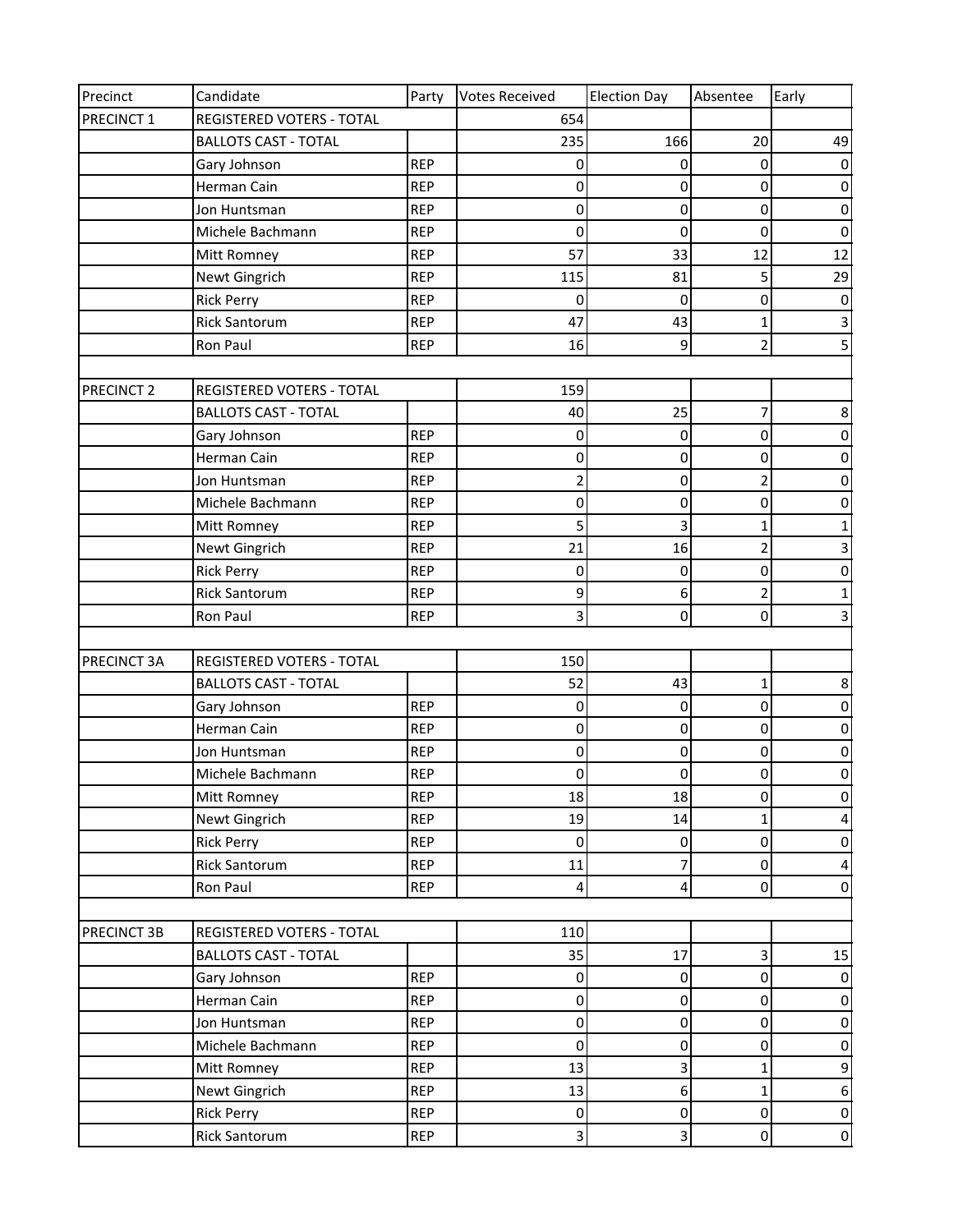| Ron Paul                                 |                                  | <b>REP</b> | 6            | 5 <sup>1</sup>   | 1                       | $\pmb{0}$        |
|------------------------------------------|----------------------------------|------------|--------------|------------------|-------------------------|------------------|
|                                          |                                  |            |              |                  |                         |                  |
| PRECINCT 4                               | <b>REGISTERED VOTERS - TOTAL</b> |            | 492          |                  |                         |                  |
|                                          | <b>BALLOTS CAST - TOTAL</b>      |            | 182          | 106              | 18                      | 58               |
| Gary Johnson                             |                                  | <b>REP</b> | 0            | 0                | $\pmb{0}$               | 0                |
| Herman Cain                              |                                  | <b>REP</b> | 1            | $\mathbf{1}$     | $\pmb{0}$               | $\pmb{0}$        |
| Jon Huntsman                             |                                  | <b>REP</b> | $\mathbf{1}$ | $\overline{0}$   | 1                       | 0                |
| Michele Bachmann                         |                                  | <b>REP</b> | 0            | 0                | 0                       | 0                |
| Mitt Romney                              |                                  | <b>REP</b> | 51           | 22               | 11                      | 18               |
| Newt Gingrich                            |                                  | <b>REP</b> | 78           | 51               | 2                       | 25               |
| <b>Rick Perry</b>                        |                                  | <b>REP</b> | $\mathbf{1}$ | 0                | $\pmb{0}$               | 1                |
| <b>Rick Santorum</b>                     |                                  | <b>REP</b> | 33           | 21               | 4                       | 8                |
| Ron Paul                                 |                                  | <b>REP</b> | 17           | 11               | $\mathbf 0$             | 6                |
|                                          |                                  |            |              |                  |                         |                  |
| PRECINCT 5A                              | <b>REGISTERED VOTERS - TOTAL</b> |            | 139          |                  |                         |                  |
|                                          | <b>BALLOTS CAST - TOTAL</b>      |            | 43           | 27               | 4                       | 12               |
| Gary Johnson                             |                                  | <b>REP</b> | 0            | 0                | $\pmb{0}$               | 0                |
| Herman Cain                              |                                  | <b>REP</b> | 0            | $\pmb{0}$        | 0                       | 0                |
| Jon Huntsman                             |                                  | <b>REP</b> | $\pmb{0}$    | $\overline{0}$   | $\pmb{0}$               | $\pmb{0}$        |
| Michele Bachmann                         |                                  | <b>REP</b> | 0            | 0                | 0                       | 0                |
| Mitt Romney                              |                                  | <b>REP</b> | 9            | 7                | 0                       | $\overline{2}$   |
| Newt Gingrich                            |                                  | <b>REP</b> | 22           | 10               | $\overline{\mathbf{c}}$ | $10\,$           |
| <b>Rick Perry</b>                        |                                  | <b>REP</b> | $\mathbf 0$  | 0                | 0                       | $\pmb{0}$        |
| <b>Rick Santorum</b>                     |                                  | <b>REP</b> | 11           | 9                | $\overline{\mathbf{c}}$ | $\pmb{0}$        |
| Ron Paul                                 |                                  | <b>REP</b> | $\mathbf{1}$ | $\mathbf{1}$     | $\mathbf 0$             | $\pmb{0}$        |
| PRECINCT 5B                              | REGISTERED VOTERS - TOTAL        |            | 95           |                  |                         |                  |
|                                          | <b>BALLOTS CAST - TOTAL</b>      |            | 36           | 26               | $\overline{c}$          | 8                |
|                                          |                                  | <b>REP</b> | 0            | 0                | $\mathsf 0$             | 0                |
| Gary Johnson<br>Herman Cain              |                                  | <b>REP</b> | 0            | 0                | 0                       | $\pmb{0}$        |
| Jon Huntsman                             |                                  | <b>REP</b> | $\mathbf 0$  | $\overline{0}$   | $\overline{0}$          | $\overline{0}$   |
| Michele Bachmann                         |                                  | <b>REP</b> | $\pmb{0}$    | $\overline{0}$   | $\mathbf 0$             | $\mathbf 0$      |
| Mitt Romney                              |                                  | <b>REP</b> | 10           | $6 \overline{6}$ | $\pmb{0}$               | 4                |
| Newt Gingrich                            |                                  | <b>REP</b> | 13           | 7                | $\overline{\mathbf{c}}$ | 4                |
| <b>Rick Perry</b>                        |                                  | <b>REP</b> | 0            | 0                | $\mathsf 0$             | $\pmb{0}$        |
| <b>Rick Santorum</b>                     |                                  | <b>REP</b> | 13           | 13               | $\mathbf 0$             | $\pmb{0}$        |
| Ron Paul                                 |                                  | <b>REP</b> | $\pmb{0}$    | $\overline{0}$   | $\pmb{0}$               | $\pmb{0}$        |
|                                          |                                  |            |              |                  |                         |                  |
| REGISTERED VOTERS - TOTAL<br>PRECINCT 6A |                                  |            | 177          |                  |                         |                  |
|                                          | <b>BALLOTS CAST - TOTAL</b>      |            | 74           | 54               | $\overline{\mathbf{3}}$ | 17               |
| Gary Johnson                             |                                  | <b>REP</b> | $\pmb{0}$    | $\overline{0}$   | $\mathsf 0$             | 0                |
| Herman Cain                              |                                  | <b>REP</b> | $\mathbf 0$  | $\pmb{0}$        | $\mathsf 0$             | $\pmb{0}$        |
| Jon Huntsman                             |                                  | <b>REP</b> | $\mathbf 0$  | $\overline{0}$   | $\mathbf 0$             | $\pmb{0}$        |
| Michele Bachmann                         |                                  | <b>REP</b> | $\pmb{0}$    | $\overline{0}$   | $\mathsf 0$             | $\pmb{0}$        |
| Mitt Romney                              |                                  | <b>REP</b> | 21           | 18               | $\mathsf 0$             | $\mathsf{3}$     |
| Newt Gingrich                            |                                  | <b>REP</b> | 36           | 23               | $\mathbf 0$             | 13               |
| <b>Rick Perry</b>                        |                                  | <b>REP</b> | $\mathbf 0$  | $\overline{0}$   | $\pmb{0}$               | $\boldsymbol{0}$ |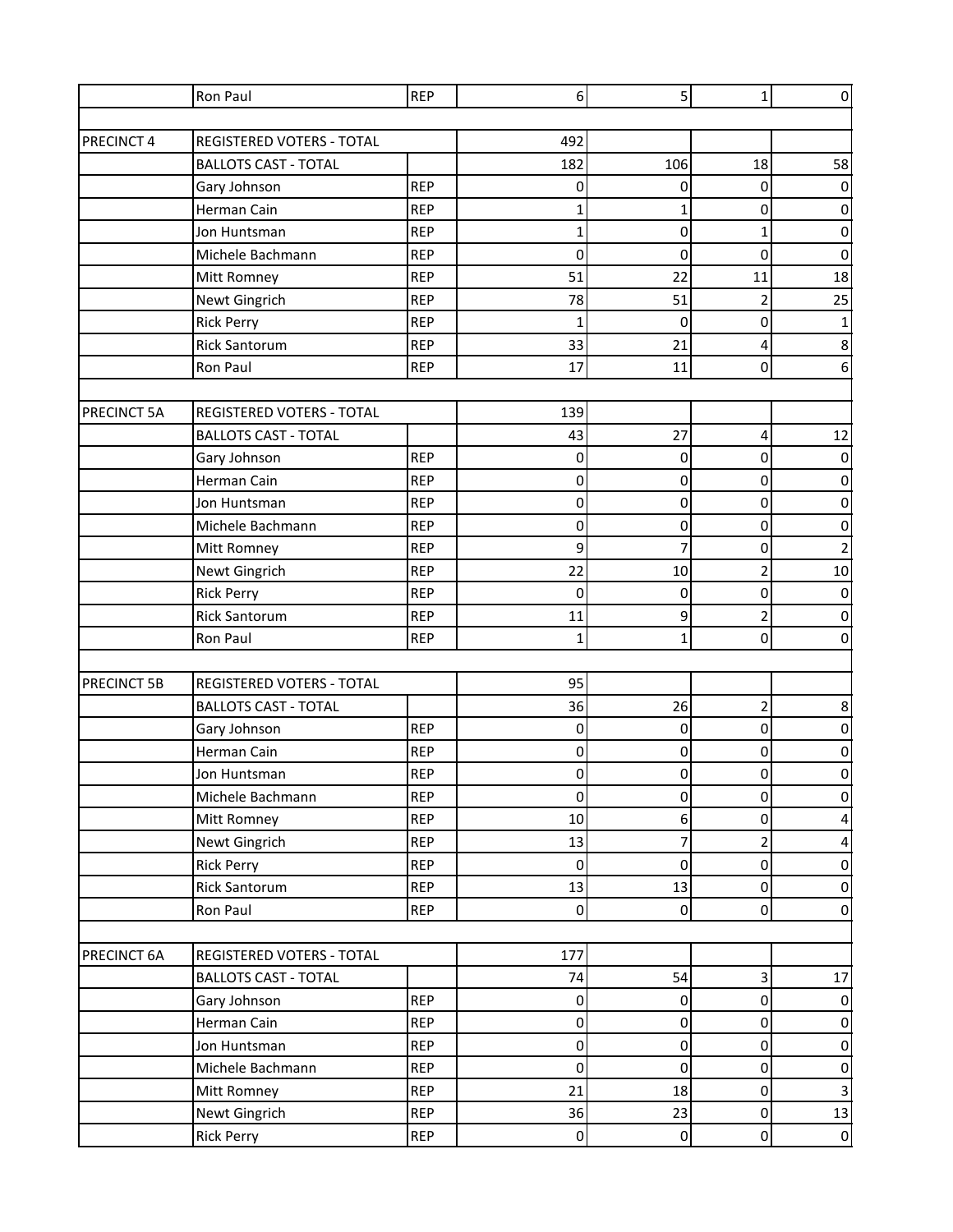|                       | <b>Rick Santorum</b>             | <b>REP</b> | 13             | 10             | 3                       | 0              |
|-----------------------|----------------------------------|------------|----------------|----------------|-------------------------|----------------|
|                       | Ron Paul                         | <b>REP</b> | 4              | 3              | 0                       |                |
|                       |                                  |            |                |                |                         |                |
| PRECINCT 6B           | <b>REGISTERED VOTERS - TOTAL</b> |            | 193            |                |                         |                |
|                       | <b>BALLOTS CAST - TOTAL</b>      |            | 73             | 46             | 9                       | 18             |
|                       | Gary Johnson                     | <b>REP</b> | $\mathbf 0$    | 0              | 0                       | $\pmb{0}$      |
|                       | Herman Cain                      | <b>REP</b> | $\mathbf 0$    | $\pmb{0}$      | 0                       | $\pmb{0}$      |
|                       | Jon Huntsman                     | <b>REP</b> | 0              | $\pmb{0}$      | 0                       | $\mathbf 0$    |
|                       | Michele Bachmann                 | <b>REP</b> | $\mathbf{1}$   | $\mathbf 1$    | 0                       | $\pmb{0}$      |
|                       | Mitt Romney                      | <b>REP</b> | 15             | 12             | 3                       | $\mathbf 0$    |
|                       | Newt Gingrich                    | <b>REP</b> | 44             | 26             | 3                       | 15             |
|                       | <b>Rick Perry</b>                | <b>REP</b> | $\mathbf 0$    | 0              | 0                       | 0              |
|                       | <b>Rick Santorum</b>             | <b>REP</b> | 11             | 6              | $\overline{c}$          | 3              |
|                       | Ron Paul                         | <b>REP</b> | 2              | $\mathbf{1}$   | $\mathbf{1}$            | 0              |
|                       |                                  |            |                |                |                         |                |
| PRECINCT <sub>7</sub> | REGISTERED VOTERS - TOTAL        |            | 176            |                |                         |                |
|                       | <b>BALLOTS CAST - TOTAL</b>      |            | 41             | 24             | 1                       | 16             |
|                       | Gary Johnson                     | <b>REP</b> | 0              | 0              | 0                       | $\pmb{0}$      |
|                       | Herman Cain                      | <b>REP</b> | $\pmb{0}$      | $\pmb{0}$      | 0                       | $\pmb{0}$      |
|                       | Jon Huntsman                     | <b>REP</b> | 0              | 0              | 0                       | $\pmb{0}$      |
|                       | Michele Bachmann                 | <b>REP</b> | 2              | 0              | 0                       | $\overline{2}$ |
|                       | Mitt Romney                      | <b>REP</b> | 7              | 5              | $\mathbf{1}$            | $\mathbf{1}$   |
|                       | Newt Gingrich                    | <b>REP</b> | 23             | 11             | 0                       | 12             |
|                       | <b>Rick Perry</b>                | <b>REP</b> | 1              | 1              | 0                       | $\pmb{0}$      |
|                       | <b>Rick Santorum</b>             | <b>REP</b> | 6              | 6              | 0                       | $\pmb{0}$      |
|                       | Ron Paul                         | <b>REP</b> | $\overline{2}$ | $\mathbf{1}$   | 0                       | 1              |
|                       |                                  |            |                |                |                         |                |
| PRECINCT 8            | REGISTERED VOTERS - TOTAL        |            | 525            |                |                         |                |
|                       | <b>BALLOTS CAST - TOTAL</b>      |            | 219            | 143            | 19                      | 57             |
|                       | Gary Johnson                     | <b>REP</b> | 0              | 0              | 0                       | $\pmb{0}$      |
|                       | Herman Cain                      | <b>REP</b> | $\mathbf 0$    | $\overline{0}$ | 0                       | $\mathbf 0$    |
|                       | Jon Huntsman                     | <b>REP</b> | $\pmb{0}$      | $\overline{0}$ | $\mathbf 0$             | $\pmb{0}$      |
|                       | Michele Bachmann                 | <b>REP</b> | $\pmb{0}$      | $\mathbf 0$    | $\pmb{0}$               | $\pmb{0}$      |
|                       | Mitt Romney                      | <b>REP</b> | 79             | 47             | 4                       | 28             |
|                       | Newt Gingrich                    | <b>REP</b> | 83             | 54             | 10                      | 19             |
|                       | <b>Rick Perry</b>                | <b>REP</b> | 1              | 1              | 0                       | $\mathbf 0$    |
|                       | <b>Rick Santorum</b>             | <b>REP</b> | 44             | 30             | $\overline{\mathbf{4}}$ | $10\,$         |
|                       | Ron Paul                         | <b>REP</b> | 12             | 11             | $\mathbf{1}$            | $\pmb{0}$      |
|                       |                                  |            |                |                |                         |                |
| PRECINCT 9            | REGISTERED VOTERS - TOTAL        |            | 395            |                |                         |                |
|                       | <b>BALLOTS CAST - TOTAL</b>      |            | 136            | 101            | $\pmb{4}$               | 31             |
|                       | Gary Johnson                     | <b>REP</b> | 0              | 0              | 0                       | $\pmb{0}$      |
|                       | Herman Cain                      | <b>REP</b> | $\pmb{0}$      | $\pmb{0}$      | $\pmb{0}$               | $\mathbf 0$    |
|                       | Jon Huntsman                     | <b>REP</b> | $\pmb{0}$      | $\pmb{0}$      | $\pmb{0}$               | $\pmb{0}$      |
|                       | Michele Bachmann                 | <b>REP</b> | 1              | 1              | 0                       | $\pmb{0}$      |
|                       | Mitt Romney                      | <b>REP</b> | 38             | 25             | 3                       | $10\,$         |
|                       | Newt Gingrich                    | <b>REP</b> | 67             | 53             | $\mathbf{1}$            | $13\,$         |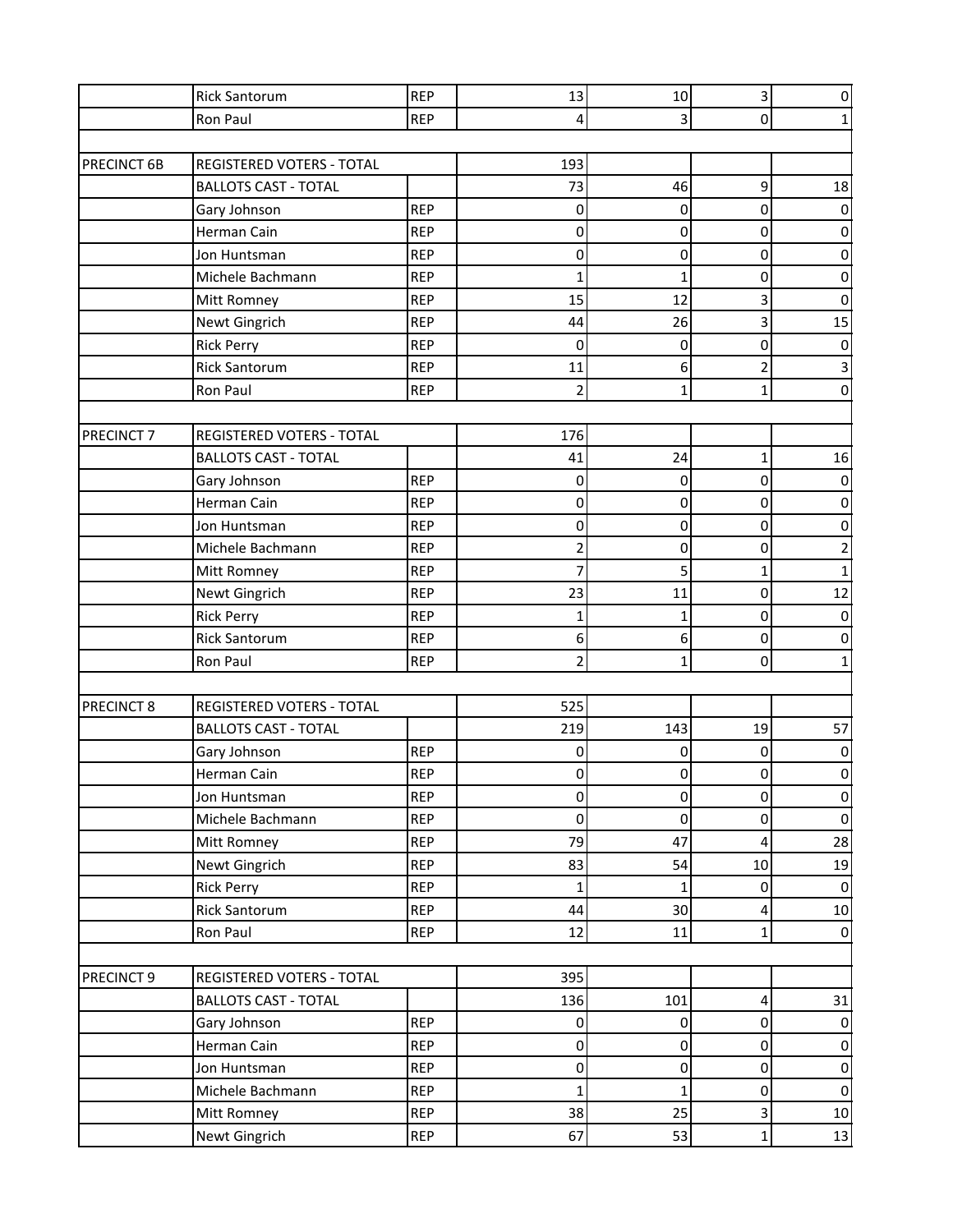|              | <b>Rick Perry</b>           | <b>REP</b> | $\pmb{0}$      | 0              | 0                       | 0                |
|--------------|-----------------------------|------------|----------------|----------------|-------------------------|------------------|
|              | <b>Rick Santorum</b>        | <b>REP</b> | 27             | 19             | $\mathsf 0$             | 8                |
|              | Ron Paul                    | <b>REP</b> | 3              | 3              | 0                       | 0                |
|              |                             |            |                |                |                         |                  |
| PRECINCT 10A | REGISTERED VOTERS - TOTAL   |            | 346            |                |                         |                  |
|              | <b>BALLOTS CAST - TOTAL</b> |            | 180            | 149            | 8                       | 23               |
|              | Gary Johnson                | <b>REP</b> | 0              | 0              | 0                       | 0                |
|              | Herman Cain                 | <b>REP</b> | 0              | $\overline{0}$ | 0                       | $\mathbf 0$      |
|              | Jon Huntsman                | <b>REP</b> | 0              | $\mathbf 0$    | 0                       | $\pmb{0}$        |
|              | Michele Bachmann            | <b>REP</b> | 0              | 0              | 0                       | 0                |
|              | Mitt Romney                 | <b>REP</b> | 36             | 30             | 0                       | $\boldsymbol{6}$ |
|              | Newt Gingrich               | <b>REP</b> | 101            | 84             | 6                       | 11               |
|              | <b>Rick Perry</b>           | <b>REP</b> | 0              | 0              | 0                       | $\pmb{0}$        |
|              | <b>Rick Santorum</b>        | <b>REP</b> | 31             | 27             | $\mathbf{1}$            | 3                |
|              | Ron Paul                    | <b>REP</b> | 11             | 8              | $\mathbf{1}$            | 3                |
|              |                             |            |                |                |                         |                  |
| PRECINCT 10B | REGISTERED VOTERS - TOTAL   |            | 873            |                |                         |                  |
|              | <b>BALLOTS CAST - TOTAL</b> |            | 476            | 375            | 55                      | 46               |
|              | Gary Johnson                | <b>REP</b> | 0              | 0              | 0                       | $\pmb{0}$        |
|              | Herman Cain                 | <b>REP</b> | 1              | 1              | 0                       | $\pmb{0}$        |
|              | Jon Huntsman                | <b>REP</b> | 0              | 0              | 0                       | $\pmb{0}$        |
|              | Michele Bachmann            | <b>REP</b> | 0              | 0              | 0                       | $\mathbf 0$      |
|              | Mitt Romney                 | <b>REP</b> | 154            | 123            | 15                      | 16               |
|              | Newt Gingrich               | <b>REP</b> | 213            | 162            | 31                      | 20               |
|              | <b>Rick Perry</b>           | <b>REP</b> | 4              | $\overline{2}$ | $\overline{\mathbf{c}}$ | $\pmb{0}$        |
|              | <b>Rick Santorum</b>        | <b>REP</b> | 83             | 74             | 4                       | 5                |
|              | Ron Paul                    | <b>REP</b> | 21             | 13             | 3                       | 5                |
|              |                             |            |                |                |                         |                  |
| PRECINCT 11  | REGISTERED VOTERS - TOTAL   |            | 428            |                |                         |                  |
|              | <b>BALLOTS CAST - TOTAL</b> |            | 158            | 114            | 11                      | 33               |
|              | Gary Johnson                | <b>REP</b> | $\mathbf 0$    | $\overline{0}$ | $\overline{0}$          | $\mathbf 0$      |
|              | Herman Cain                 | <b>REP</b> | $\pmb{0}$      | $\overline{0}$ | $\mathbf 0$             | $\pmb{0}$        |
|              | Jon Huntsman                | <b>REP</b> | $\pmb{0}$      | $\overline{0}$ | $\mathbf 0$             | $\pmb{0}$        |
|              | Michele Bachmann            | <b>REP</b> | $\pmb{0}$      | $\mathbf 0$    | $\pmb{0}$               | $\pmb{0}$        |
|              | Mitt Romney                 | <b>REP</b> | 48             | 32             | $\overline{c}$          | 14               |
|              | Newt Gingrich               | <b>REP</b> | 60             | 37             | 6                       | 17               |
|              | <b>Rick Perry</b>           | <b>REP</b> | $\pmb{0}$      | $\overline{0}$ | $\mathsf 0$             | $\pmb{0}$        |
|              | <b>Rick Santorum</b>        | <b>REP</b> | 36             | 32             | ن                       | $\mathbf 1$      |
|              | Ron Paul                    | <b>REP</b> | 14             | 13             | $\mathsf 0$             | $\mathbf{1}$     |
|              |                             |            |                |                |                         |                  |
| PRECINCT 12  | REGISTERED VOTERS - TOTAL   |            | 290            |                |                         |                  |
|              | <b>BALLOTS CAST - TOTAL</b> |            | 94             | 68             | 10                      | 16               |
|              | Gary Johnson                | <b>REP</b> | $\pmb{0}$      | $\mathbf 0$    | $\pmb{0}$               | $\pmb{0}$        |
|              | Herman Cain                 | <b>REP</b> | $\pmb{0}$      | $\overline{0}$ | $\mathbf 0$             | $\mathbf 0$      |
|              | Jon Huntsman                | <b>REP</b> | $\pmb{0}$      | $\overline{0}$ | 0                       | $\pmb{0}$        |
|              | Michele Bachmann            | <b>REP</b> | $\overline{c}$ | $\overline{0}$ | $\overline{\mathbf{c}}$ | $\mathbf 0$      |
|              | Mitt Romney                 | <b>REP</b> | 41             | 30             | $\overline{3}$          | $\bf 8$          |